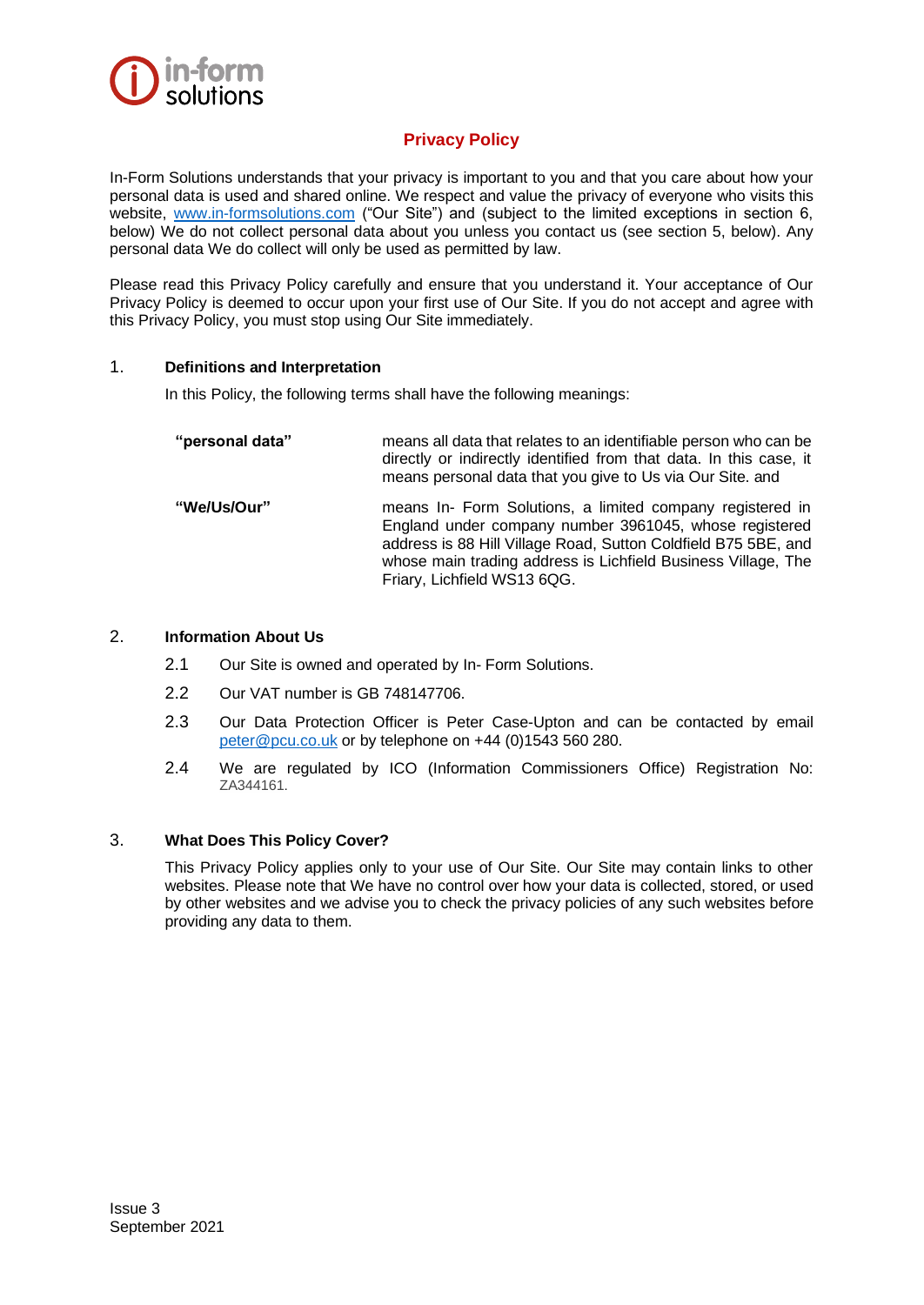

# 4. **Your Rights**

- 4.1 As a data subject, you have the following rights under the GDPR, which this Policy and Our use of personal data have been designed to uphold:
	- 4.1.1 The right to be informed about Our collection and use of personal data;
	- 4.1.2 The right of access to the personal data we hold about you (see section 8);
	- 4.1.3 The right to rectification if any personal data We hold about you is inaccurate or incomplete (please contact Us using the details in section 9);
	- 4.1.4 The right to be forgotten i.e. the right to ask Us to delete any personal data We hold about you (We only hold your personal data for a limited time, as explained in section 6 but if you would like Us to delete it sooner, please contact Us using the details in section 9);
	- 4.1.5 The right to restrict (i.e. prevent) the processing of your personal data;
	- 4.1.6 The right to data portability (obtaining a copy of your personal data to re-use with another service or organisation);
	- 4.1.7 The right to object to us using your personal data for particular purposes; and
	- 4.1.8 Rights with respect to automated decision making and profiling.
- 4.2 If you have any cause for complaint about Our use of your personal data, please contact Us using the details provided in section 9 and We will do Our best to solve the problem for you. If We are unable to help, you also have the right to lodge a complaint with the UK's supervisory authority, the Information Commissioner's Office.
- 4.3 For further information about your rights, please contact the Information Commissioner's Office or your local Citizens Advice Bureau.

### 5. **What Data Do We Collect?**

- 5.1 Subject to section 5.2, We do not collect any personal data from you. Although we do place a cookie on your computer or device in order to use analytic software – see point 5.3. We do not use any other means of data collection.
- 5.2 If you send Us an email, we may collect your name, your email address, and any other information which you choose to give us.
- 5.3 We use Google Analytics software to collect information about how you use www.informsolutions.com. We do this to help make sure the site is meeting the needs of its users and to help us make improvements, for example improving [site search.](https://insidegovuk.blog.gov.uk/2015/03/26/new-tool-to-see-trending-searches/) Google Analytics stores information about:
- the pages you visit on www.in-formsolutions.com
- how long you spend on each [www.in-formsolutions.com](http://www.in-formsolutions.com/) page
- how you got to the site
- what you click on while you're visiting the site
- We do not collect or store your personal information (for example your name or address) on our website, so this information cannot be used to identify who you are.

We also collect data in order to:

- improve the site by monitoring how you use it
- gather feedback to improve our services, for example our email alerts
- respond to any feedback you send us, if you've asked us to
- send email alerts to users who request them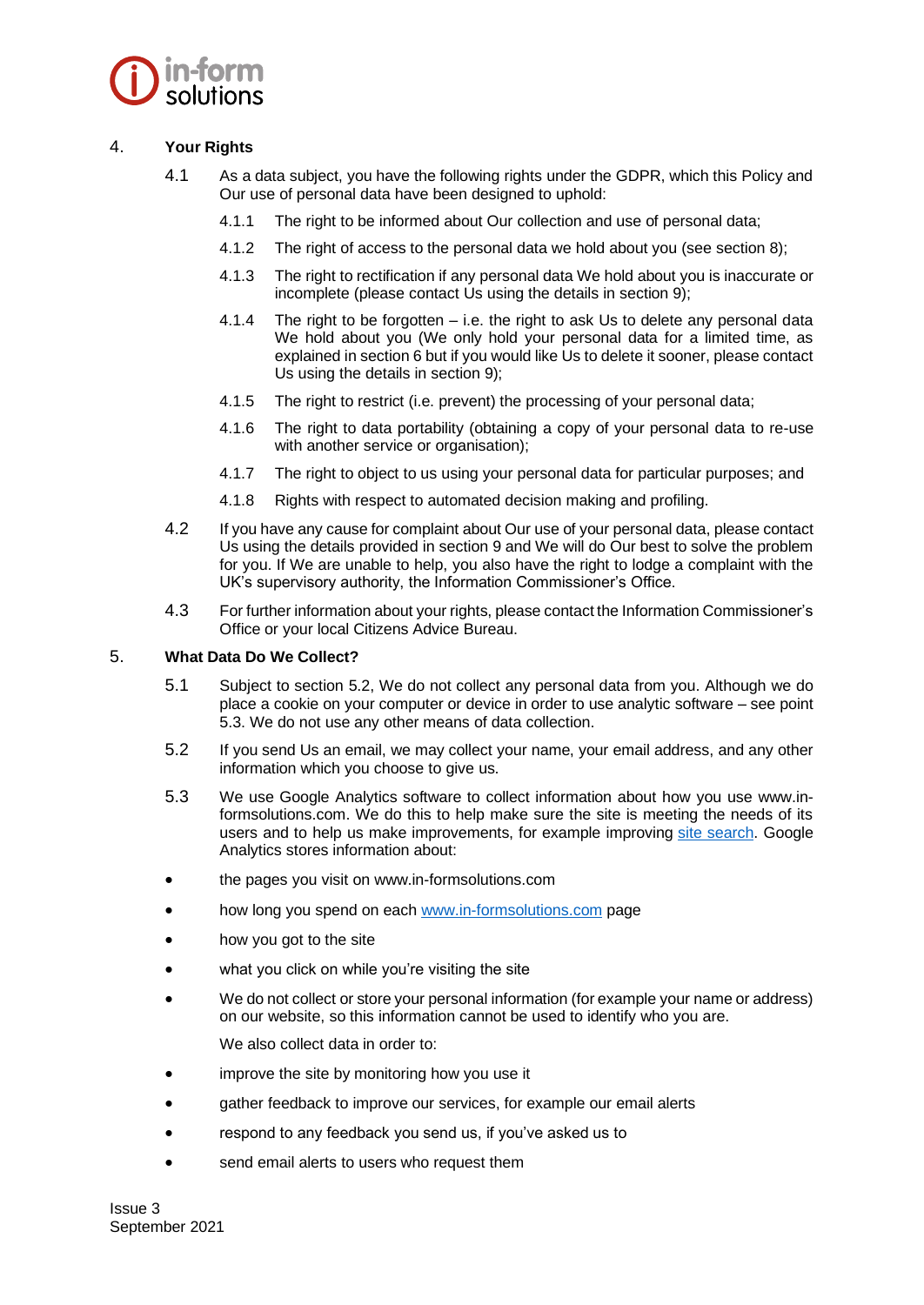

• provide you with information about services if you want

# 6. **How Do We Use Your Data?**

- 6.1 If we do collect any personal data, it will be processed and stored securely, for no longer than is necessary in light of the reason(s) for which it was first collected. We will comply with our obligations and safeguard your rights. For more details on security see section 7, below.
- 6.2 As noted above, we do not generally collect any personal data. If you contact us and we obtain your personal details from your email, we may use them as follows:
	- 6.2.1 To reply to your email;
	- 6.2.2 To respond to your query.
	- 6.2.3 To obtain information on your behalf.
	- 6.2.4 To store your interest of our company and its services for future use.
- 6.3 You have the right to withdraw your consent to us using your personal data at any time, and to request that we delete it.
- 6.4 We will not share any of your data with any third parties for any purposes unless you tell us otherwise.
- 6.5 We will not sell or rent any of your data to any third parties.

#### 7. **How and Where Do We Store Your Data?**

- 7.1 We only keep your personal data for as long as we need to in order to use it as described above in section 6, and/or for as long as we have your permission to keep it.
- 7.2 Some or all of your data may be stored outside of the European Economic Area ("the EEA") (The EEA consists of all EU member states, plus Norway, Iceland, and Liechtenstein). If we do store data outside the EEA (this may be the case, for example, if our email server is located in a country outside the EEA), we will take all reasonable steps to ensure that your data is treated as safely and securely as it would be within the UK. Your data would only be stored via a cloud service solution provider such as Microsoft.
- 7.3 Data security is very important to us, and to protect your data we have taken suitable measures to safeguard and secure any data we hold about you (even if it is only your email address).

# 8. **How Can You Access Your Data?**

You have the right to ask for a copy of any of your personal data held by us (where such data is held).

#### 9. **Following a link to [www.in-formsolutions.com](http://www.in-formsolutions.com/) website.**

If you come to www.in-formsolutions.com from another website, we may receive information from the other website. We don't use this data. You should read the privacy policy of the website you came from to find out more about this.